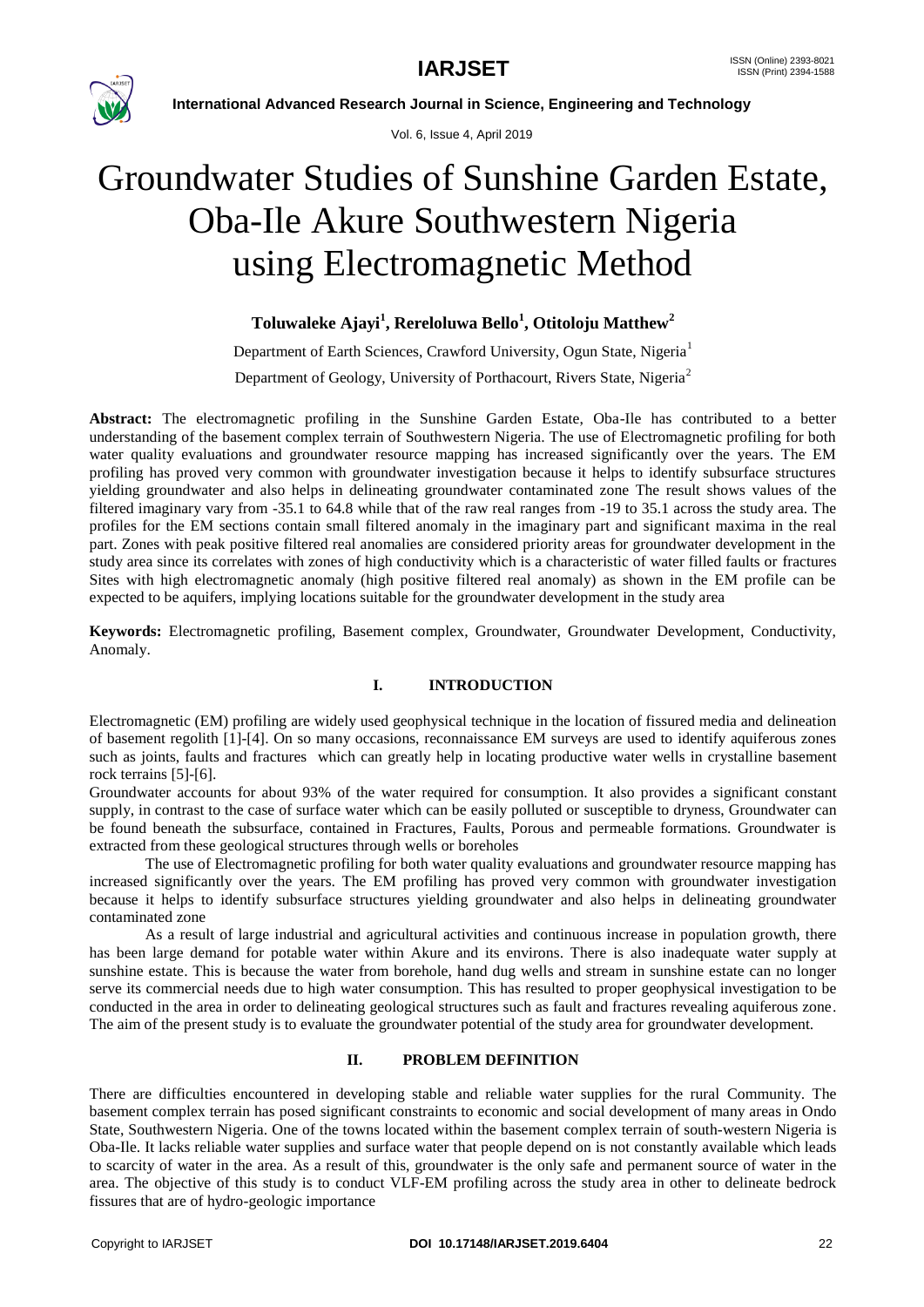

Vol. 6, Issue 4, April 2019

The EM is a non-invasive geophysical method that has been widely used in the search for groundwater potential in the basement complex terrains of Nigeria [7][8]

### **III. LOCATION OF THE STUDY**

Oba-Ile is located at the outskirt of the Akure metropolis, southwestern Nigeria; it lies within the basement complex terrain of Nigeria. It is bounded between longitudes 07˚15′30″ and 7˚16′80″ N, and latitude 05˚14′45″ and 05˚15′90″E. Figure 1 shows the map of Ondo State indicating the study area and (Figure 2) shows the layout of sunshine Estate Oba-Ile Akure.



Figure 1 : Geological map of Ondo state showing the study area (source: modified after GSN)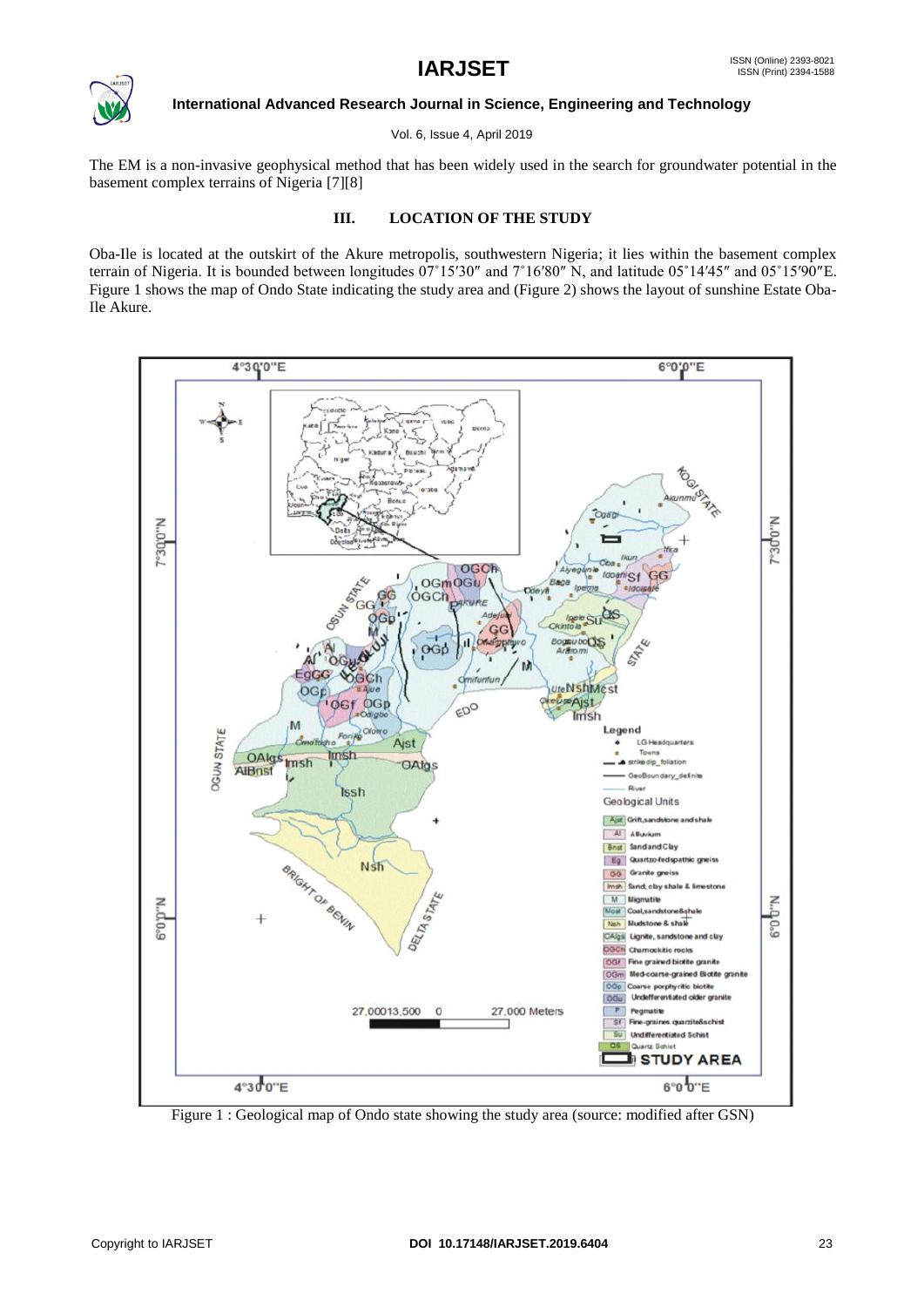

Vol. 6, Issue 4, April 2019



Figure 2: Map showing the layout of Sunshine Garden Estate Oba-Ile Akure

## **IV. GEOLOGY OF THE STUDY AREA**

The study area lies within the basement complex terrain, a south western Nigeria. It consists of early to late Proterozoic crystalline rocks of migmatites, quartzite and granites overlain by sequences of low grade porphyritic schist's. The basement complex covers about 50% of Nigeria and also extends to neighboring countries; Cameroon and Benin. The Migmatites Gneiss Complex (MGC) has been identified on the basement and it is said to be the most widespread of the major role units in the basement complex terrain of Nigeria. It is a heterogeneous assemblage which includes orthogneisses, Para gneisses, migmatite, and a series of ultrabasic and basic metamorphosed rocks [9]. The dominant rock types include garnet-biotite-schist and Gneiss-biotite-garnet, quartz schist and quartzite, variably undifferentiated hornblende-biotite-gneiss with intercalated amphibole, all belonging to the hornblende biotite gneiss and gneiss complex which are part of the older granite suite.

### **V. MATERIALS AND METHODS**

The ABEM-WADI VLF Electromagnetic unit was used for collecting the data**.** A total of seven (7) traverses were established in W-E directions with each traverse length ranging from 90m-450m at the station intervals of 10m**.** The transmitter used for this study has a frequency range of 25-27.6KHZ with the direction at northwest to southeast (NW-SE). The ABEM-WADI VLF-EM equipment detects the percentage ratio between the horizontal and vertical components of the EM signal. Even when the primary field is horizontal; the normal reading on the ABEM-WADI VLF is set at zero (0) even when horizontally lying conductors are present.

The EM data are presented as profiles, although both Filtered Real and Raw Real components of the VLF-EM anomalies were considered in this study, the real components data being more diagnostic of linear structural features were processed for qualitative interpretation. The interpretation of VLF-EM is generally qualitative in nature. The VLF-EM real components data were converted to filtered real data. Anomalous zones were revealed and a gross cauterization attached to the anomaly (e.g., thickening conductive overburden or steeply dipping conductor).VLF-EM method is an inductive Geophysical exploration technique used in mapping shallow subsurface structural geological features in which primary EM wave induces current flow.

The imaginary and real components data of the EM fields measured was subjected to filtering to increase the signal to noise ratio of the data set and assist in enhancing the anomaly signature [10]. The Fraser filter (Q) was computed using a filter operator as shown in the following relation: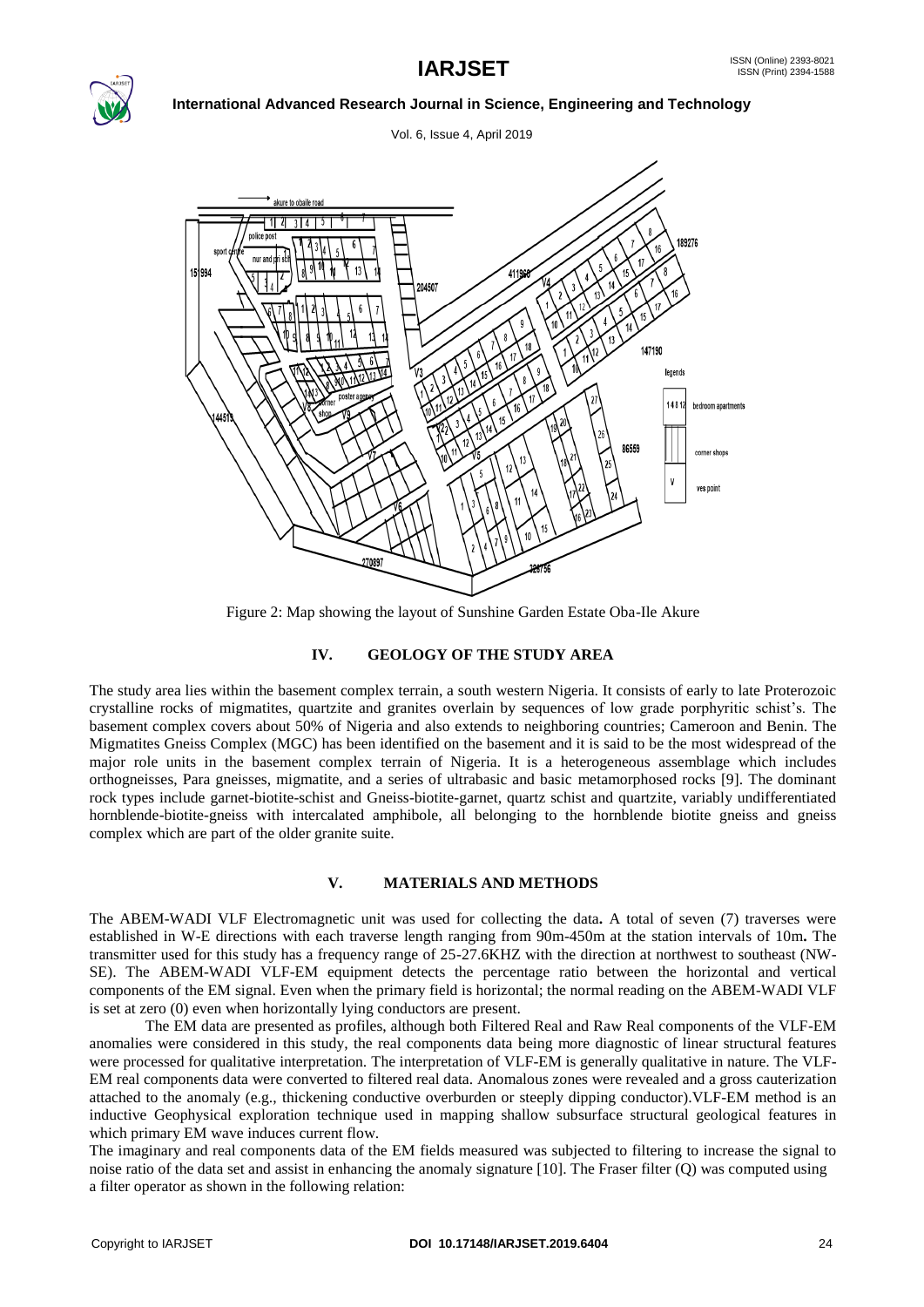

Vol. 6, Issue 4, April 2019

 $Q=(Q_4+Q_3)-(Q_2+Q_1)$ 

Where Q is EM data and the subscripts are station positions.

The imaginary (quadrature) and raw real (in phase) components measured on the field were converted using an in-built filtering program provided in the ABEM WADI equipment as well as a software package (Karous and Hjeit filtering) into filtered real data in which anomaly inflections appear as peak positive anomalies and false VLF anomaly inflections appear as negative anomalies of the profiles.

#### **VI. RESULT AND DISCUSSION**

### **6.1 VLF anomaly profile**

Profiles (1-7) show the VLF-EM anomaly curves (filtered real and real component) along transverses TR1-TR7 (figure 3-9).

The linear structural features with positive filter real amplitude (high) in all the profiles reveals area with conductivity. The visual inspection of these anomaly curves allowed the identification of the top of linear features as points of coincident of cross over and positive peaks of the filtered real and real anomaly curves. The high positive peak filtered real amplitudes show the area affected by suspected geologic structural features. However, these features are suspected to be conductive.



Figure 3: VLF-EM profile along traverse 1and Karous and Hjeit pseudo section of the inverted VLF-EM real component of the profile.

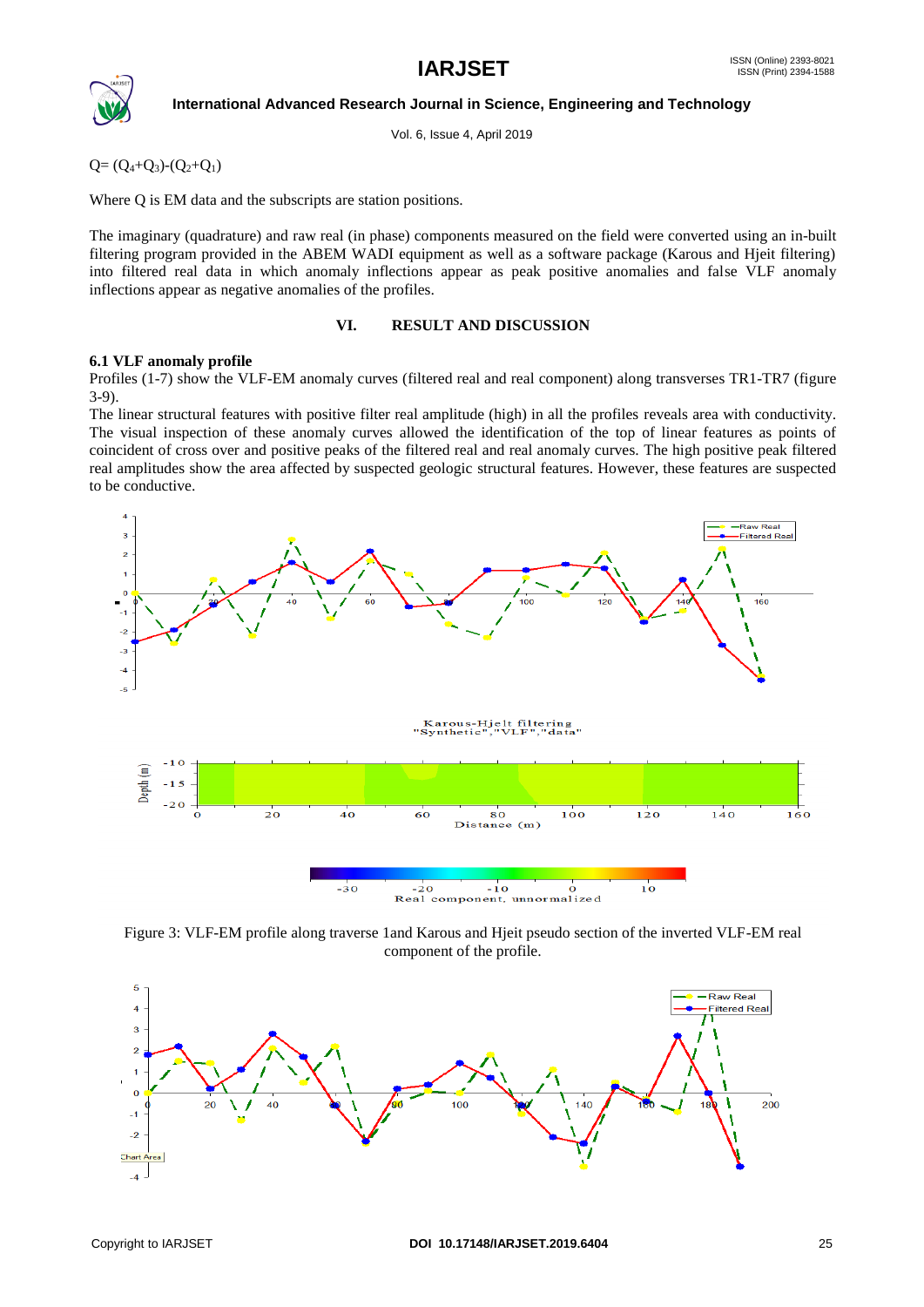

Vol. 6, Issue 4, April 2019

Karous-Hjelt filtering<br>"Synthetic","VLF","data"



Figure 4: VLF-EM profile along traverse 2 and Karous and Hjeit pseudo section of the inverted VLF-EM real component of the profile.



Figure 5: VLF-EM profile along traverse 3 and Karous and Hjeit pseudo section of the inverted VLF-EM real component of the profile.

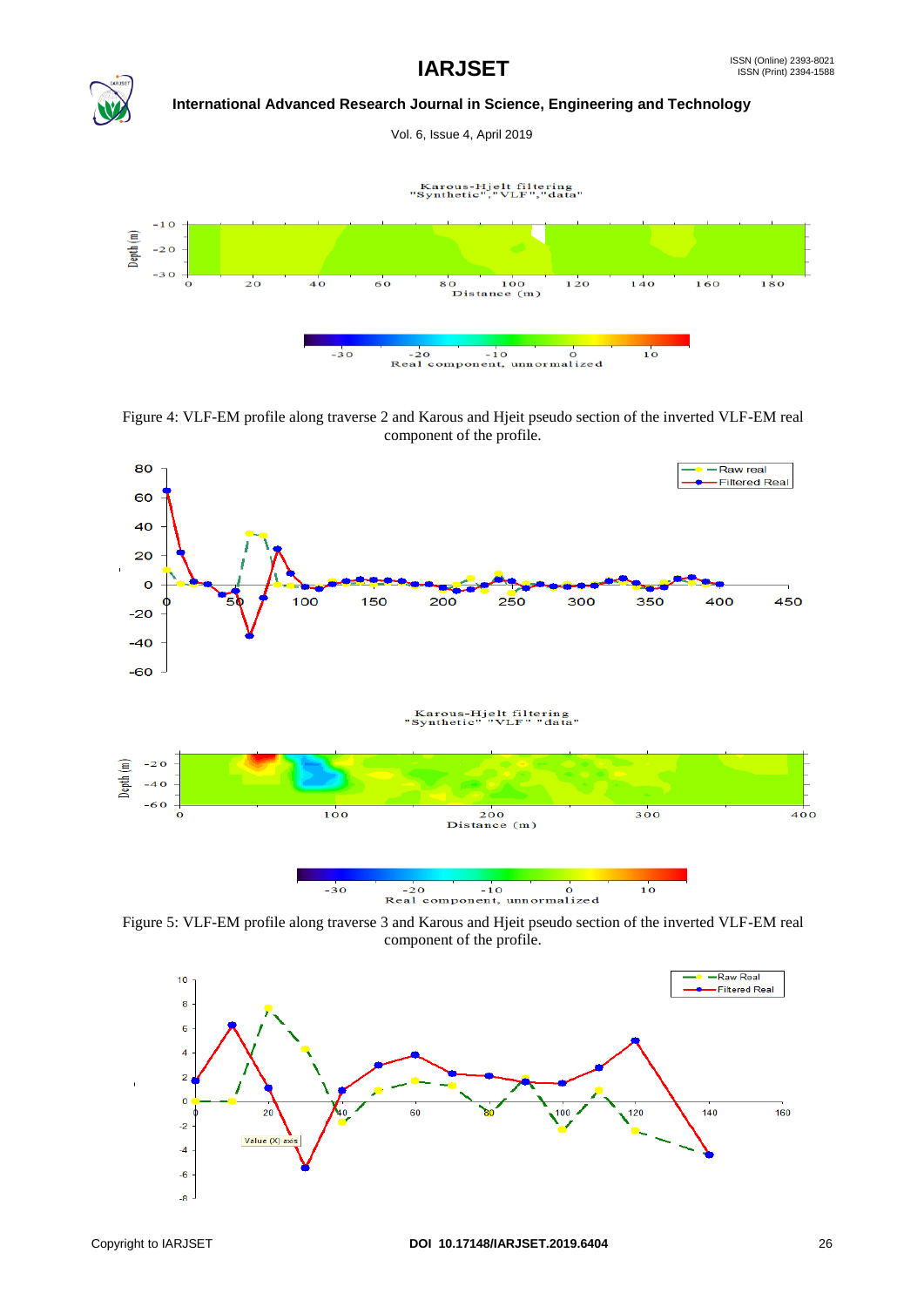Vol. 6, Issue 4, April 2019





Figure 6: VLF-EM profile along traverse 4 and Karous and Hjeit pseudo section of the inverted VLF-EM real component of the profile



Figure 7: VLF-EM profile along traverse 5 and Karous and Hjeit pseudo section of the inverted VLF-EM real component of the profile.

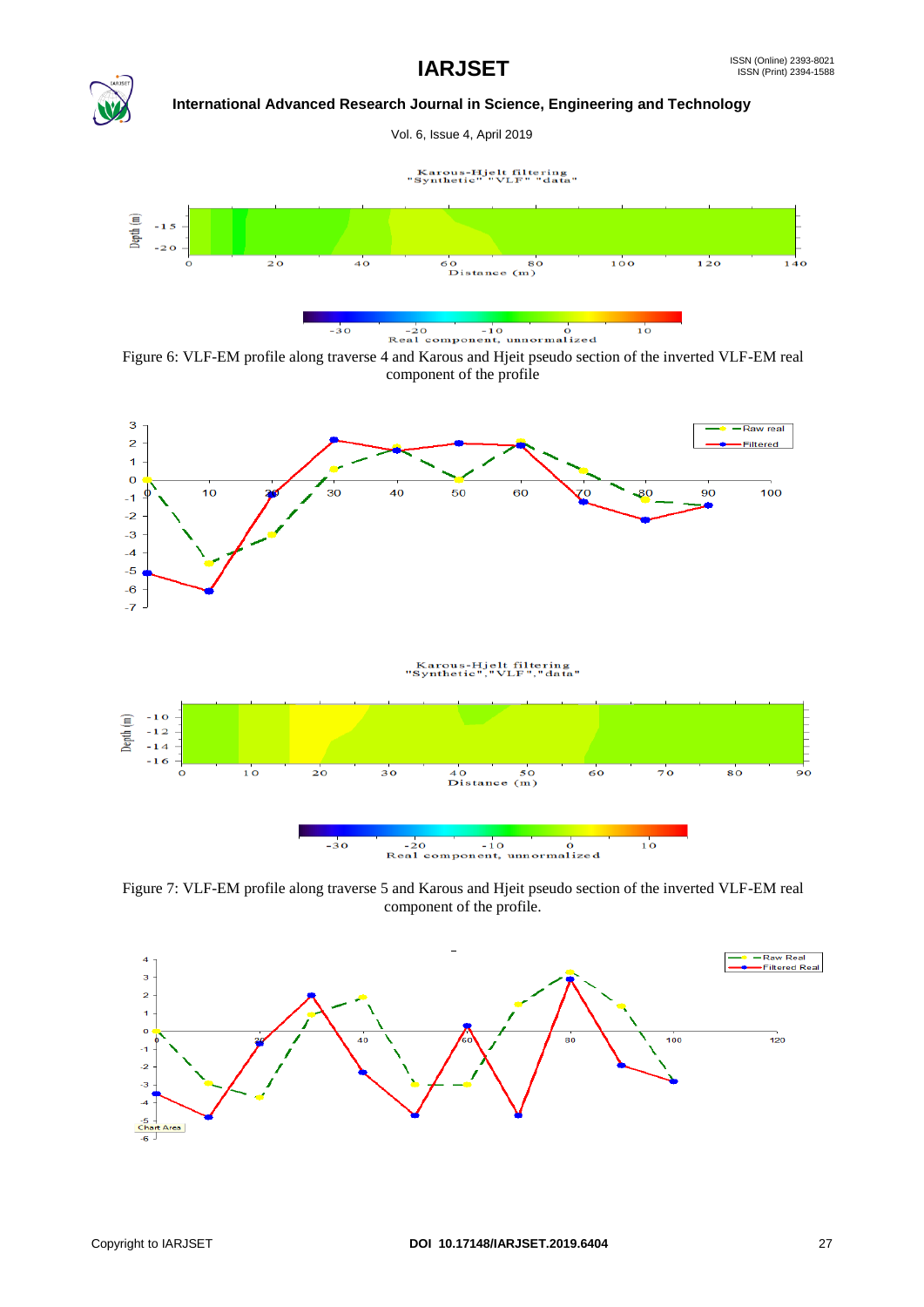

Figure 8: VLF-EM profile along traverse 6 and Karous and Hjeit pseudo section of the inverted VLF-EM real component of the profile



Figure 9: VLF-EM profile along traverse 7 and Karous and Hjeit pseudo section of the inverted VLF-EM real component of the profile.